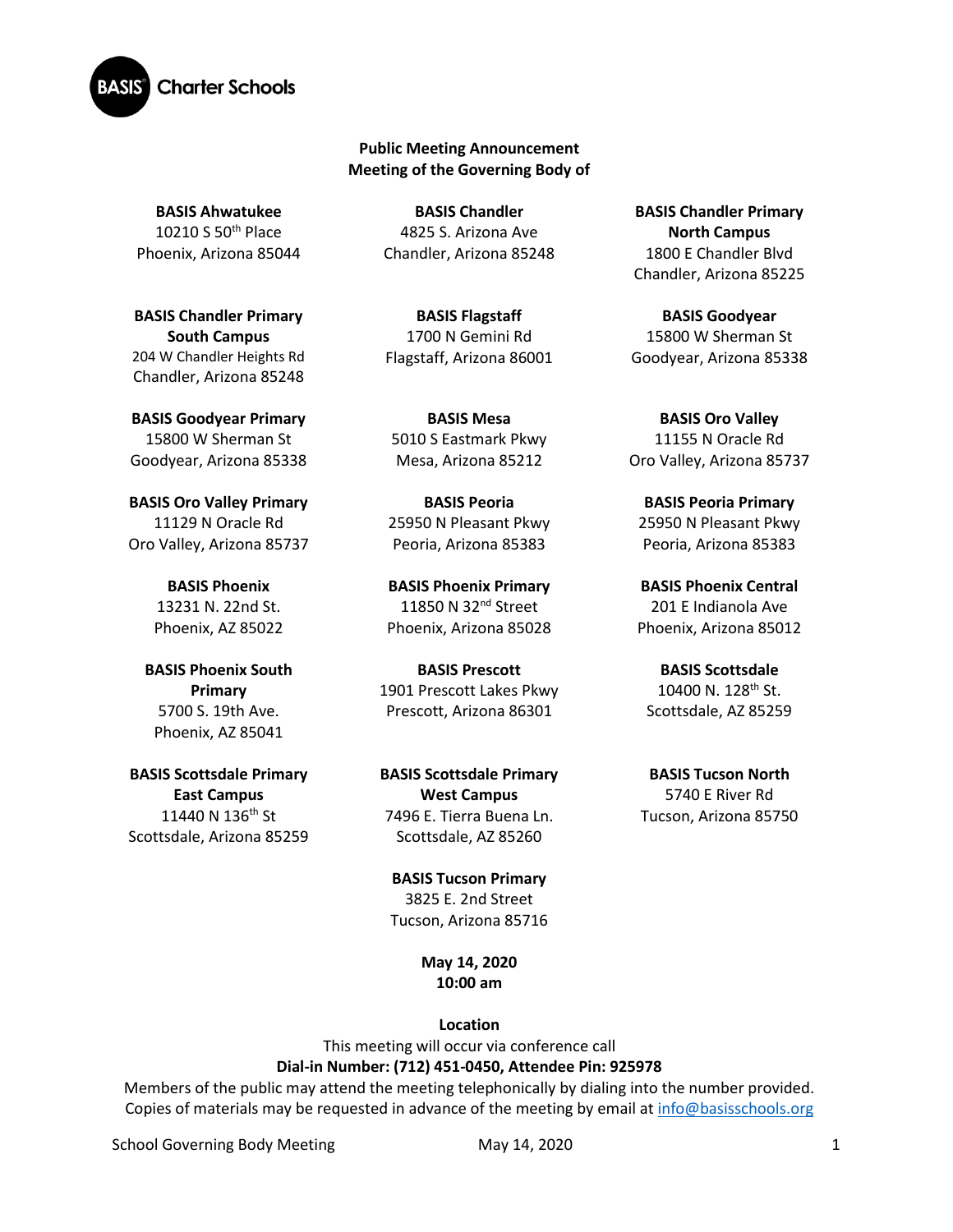

1. Call to Order

## **Agenda**

- 2. Call to the Public
- 3. Review and possible action to approve the Minutes of the **October 15, 2019** meeting of the BASIS Ahwatukee, BASIS Chandler, BASIS Chandler Primary North Campus, BASIS Chandler Primary South Campus, BASIS Goodyear, BASIS Goodyear Primary, BASIS Flagstaff, BASIS Mesa, BASIS Oro Valley, BASIS Oro Valley Primary, BASIS Peoria, BASIS Peoria Primary, BASIS Phoenix, BASIS Phoenix Central, BASIS Phoenix Primary, BASIS Phoenix South Primary, BASIS Prescott, BASIS Scottsdale, BASIS Scottsdale Primary – East Campus, BASIS Scottsdale Primary – West Campus, BASIS Tucson Primary, and BASIS Tucson North School Governing Bodies.
- 4. Review, discussion, and possible action to approve **Resolution SGB20-30** to adopt the Revised FY2020 Budget for BASIS Ahwatukee.
- 5. Review, discussion, and possible action to approve **Resolution SGB20-31** to adopt the Revised FY2020 Budget for BASIS Chandler.
- 6. Review, discussion, and possible action to approve **Resolution SGB20-32** to adopt the Revised FY2020 Budget for BASIS Chandler Primary North Campus.
- 7. Review, discussion, and possible action to approve **Resolution SGB20-33** to adopt the Revised FY2020 Budget for BASIS Chandler Primary South Campus.
- 8. Review, discussion, and possible action to approve **Resolution SGB20-34** to adopt the Revised FY2020 Budget for BASIS Goodyear.
- 9. Review, discussion, and possible action to approve **Resolution SGB20-35** to adopt the Revised FY2020 Budget for BASIS Goodyear Primary.
- 10. Review, discussion, and possible action to approve **Resolution SGB20-36** to adopt the Revised FY2020 Budget for BASIS Flagstaff.
- 11. Review, discussion, and possible action to approve **Resolution SGB20-37** to adopt the Revised FY2020 Budget for BASIS Mesa.
- 12. Review, discussion, and possible action to approve **Resolution SGB20-38** to adopt the Revised FY2020 Budget for BASIS Oro Valley.
- 13. Review, discussion, and possible action to approve **Resolution SGB20-39** to adopt the Revised FY2020 Budget for BASIS Oro Valley Primary.